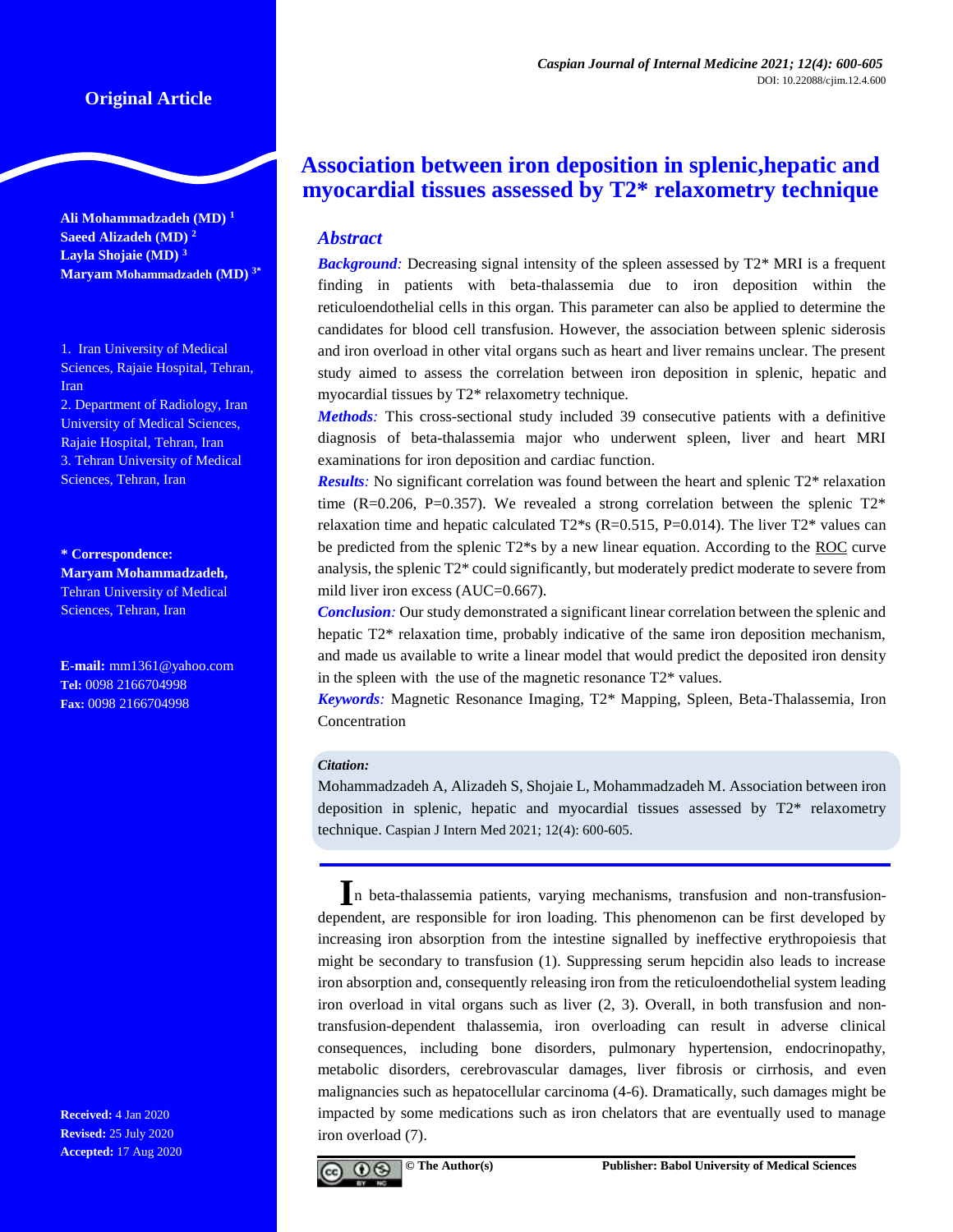More than all, heart and liver are significantly affected by iron overloading. The occurrence of cardiac iron overloading commonly leads to cardiac siderosis, a severe source of cardiac arrhythmia, heart failure, and even death, especially in patients with transfusion-dependent thalassemia (8). In this regard, reduction of cardiac-related mortality following proper management of cardiac iron overload can be expected (9).

More interestingly, in non-transfusion-dependent thalassemia, the liver is involved rather than the myocardium leading to liver fibrosis and chronic, increase the risk for viral hepatitis cirrhosis and even hepatic failure (10).

Along with clinical evaluation, some recent imaging techniques such as magnetic resonance imaging using R2 or T2\* techniques have been introduced as a good alternative for invasive management via biopsy for the assessment of iron overload (11).

Although histological assessment has been known as a highly sensitive and specific for assessing iron overload in vital organs, the diagnostic performance of R2 or T2\* MRI in this goal has received strong attention (12). MRI is able to quantify both liver and cardiac iron concentration, and in this regard, this technique has also been considered as an accurate and safe technique for monitoring iron overloading in such vital organs (13).

As a new suggestion, because the spleen and lymph nodes are reticuloendothelial cells-rich organs, the effect of these organs via iron overload is also expected (14); however, few studies assessed the iron overload in these organs through MRI among the thalassemia patients. Some evidence is available in the association between serum ferritin level and loading of iron in spleen assessed by the Signal Intensity Ratio (SIR) method (15). However, there is some evidence against this claim. In this regard, some authors could not find any association between liver and spleen siderosis in the background of thalassemia, probably due to the differences in iron kinetics in both organs (16). In total, the assessment of the association of iron overloading in cardiac and hepatic tissues and spleen by SIR can lead to a better understanding of the pathophysiology of the iron overloading and its sequels and, therefore a better treatment protocol in thalassemia. The present study aimed to assess the correlation between iron deposition in splenic, hepatic and myocardial tissues by T2\* relaxometry technique. Our finding can also help to present a linear relationship between the splenic iron density and its T2\* values.

# **Methods**

**Study Population:** This cross-sectional study included 39 consecutive patients with a definitive diagnosis of betathalassemia major who underwent spleen, liver, and heart MRI examinations for iron deposition and cardiac function. All national and international ethical research rules were supervised by the institution's ethics research committee, and the researchers followed the rules completely.

**MRI Examination:** All the MRI examinations were performed using a 1.5 Tesla MR system (Avanto, Siemens, Erlangen, Germany). The protocol was identical for all patients. A 16-channel phased-array body Radiofrequency (RF) coil was employed for the signal reception. All the sequences were ECG-gated either retrospectively or prospectively. For cine imaging, several 2D, Breath-held, True-Fast Imaging with Steady State Precession MRI (True-FISP) were performed retrospectively in the 2-chamber, 4 chamber, and a whole-heart coverage short-axis views in all the patients assess- ing the left ventricular function qualitatively and quantitatively tFor T2\* mapping, the cardiac T2\* relaxometry data were acquired by a breath-held, Bright-Blood, Gradient-Recalled-Echo pulse sequence which could obtain 8 signals with different echo-times (TE) in each repetition-time (TR). The patients' hearts were imaged in the three cardiac basal, mid-ventricular, and apical short-axis, and three spleen and hepatic transverse planes by the given parameters (table 1). Region of interests (ROIs) are the parts mostly in the parenchyma and far from the vessels so we can avoid blood and have an accurate measurement. The acquired left-ventricular functional images were analyzed both qualitatively and quantitatively by two experts in cardiothoracic radiology using CMR42 (Circle Cardiovascular Imaging, Calgary, Canada) cardiac MRI analysis software. The T2\* relaxation times were quantified by an experienced clinical MRI physicist in the whole interventricular septal wall by the same software too. Finally, all the mean T2\* values, and the associations between the values were analyzed statistically.

**Statistical analysis:** The results were presented as mean  $\pm$ standard deviation (SD) for quantitative variables and were summarized by absolute frequencies and percentages for categorical variables. Normality of data was analyzed using the Kolmogorov-Smirnoff test. The association between the quantitative variables was examined by the Pearson's correlation test or Spearman's non-parametric correlation test. The receiver operating characteristic (ROC) curve analysis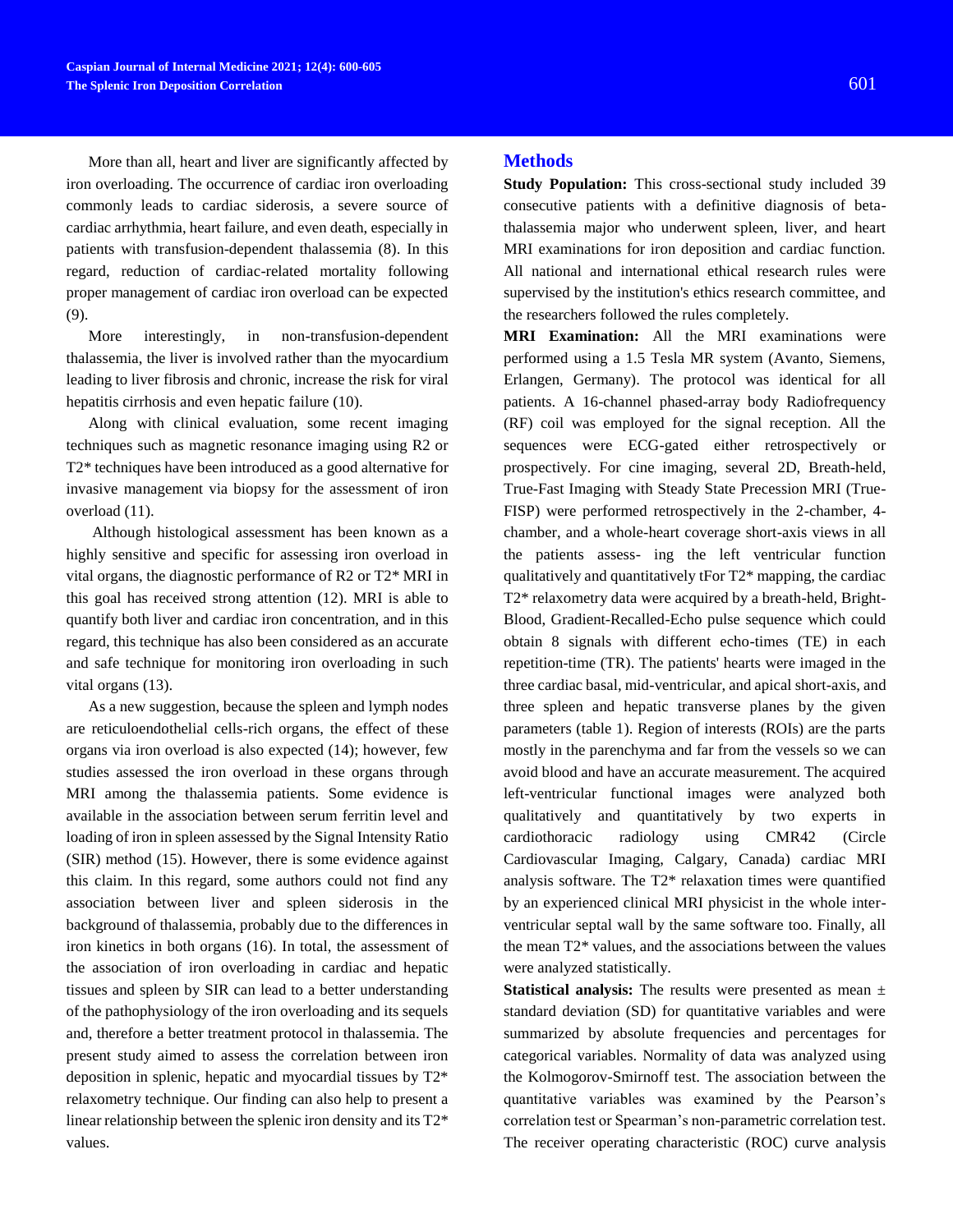was employed to assess the value of splenic  $T2^*$  in predicting the severity of iron excess in the heart and liver. The Statistical Package for the Social Sciences (SPSS), (IBM Corp. Released 2013, IBM SPSS Statistics for Windows, Version 22.0. Armonk, NY: IBM Corp) was used for analysis. P-values of 0.05 or less were considered statistically significant. All the data used in the analysis were labeled, hence the statisticians were blind to the groups.

### **Results**

Overall, 98 region of interests (ROIs) were drawn for all patients who participated in our study. 37 ROIs were drawn in liver (mean: 4.1868±5.1317 ms), out of which 23 ROIs were classified as the severe iron overload, 10 ROIs with moderate iron overload, and 4 with mild iron status. Also, 38 ROIs were drawn in the myocardial inter-ventricular septum (mean:  $23.3776\pm11.3660$  ms), out of which, 7 ROIs were diagnosed with severe iron deposition and 31 with mild status. No moderate myocardial iron deposition was noticed among the patients. From the total 98 regions of interest, 21 ROIs were drawn in the middle of the splenic tissue (mean:

16.0136±17.0022 ms). Due to the non-parametric nature of all quantitative parameters assessed, the bivariate two-tailed Spearman's correlation test was performed between the splenic and myocardial iron deposition statuses (figure 1) and indicated no significant correlation between the heart and splenic T2\* relaxation times (R=0.206, P=0.357). The splenic and hepatic T2\* relaxation value correlation was also tested by the same method to find any iron deposition correlation between the organs. The Spearman's statistical analysis revealed a strong correlation between the splenic T2\* relaxation times and hepatic-calculated  $T2*$ s (R=0.515, P= 0.014) (figure 2). The results revealed strong evidence of the splenic and hepatic iron concentrations correlation. The liver T2\* values can be predicted from the splenic T2\*s by the below linear equation:  $T_{2 \,(Liver)}^{*} = 0.022 T_{2 \,(Spline)}^{*} + 1.144$ 

According to the ROC curve analysis (figure 3), the splenic T2\* could significantly, but moderately predict moderate to severe from mild liver iron excess  $(AUC = 0.667,$ 95%CI:  $0.412 - 0.922$ ). The best cutoff value of splenic T2\* for predicting moderate to severe hepatic iron excess was 6.25 yielding a sensitivity of 71.4% and a specificity of 53.3%.

|  |  |  | Table 1. Sequence description and parameters used in this study. |  |
|--|--|--|------------------------------------------------------------------|--|
|--|--|--|------------------------------------------------------------------|--|

|  | <b>Sequence</b>   | <b>True-FISP</b> | <b>GRE-8 Echoes*</b>                              |
|--|-------------------|------------------|---------------------------------------------------|
|  | TR/TE (ms)        | 70.5/1.19        | 200/(2.59,4.82,7.05,9.28,11.51,13.74,15.97,18.20) |
|  | Flip Angle        | 65               | 20                                                |
|  | FOV (mm)          | 320*260          | $300*400$                                         |
|  | Aq. Matrix Size   | 140*192          | 86*192                                            |
|  | Pixel Size (mm)   | $1.9*1.7$        | $3.5*2.1$                                         |
|  | BW (Hz/Px)        | 930              | 810                                               |
|  | Averages          | 1                |                                                   |
|  | <b>ECG-Gating</b> | retrospective    | Prospective-Systole                               |
|  | Application       | sine             | T <sub>2</sub> * Mapping                          |
|  |                   |                  |                                                   |

\*GRE-8 Echoes: Gradient Recalled Echo with 8 TEs.

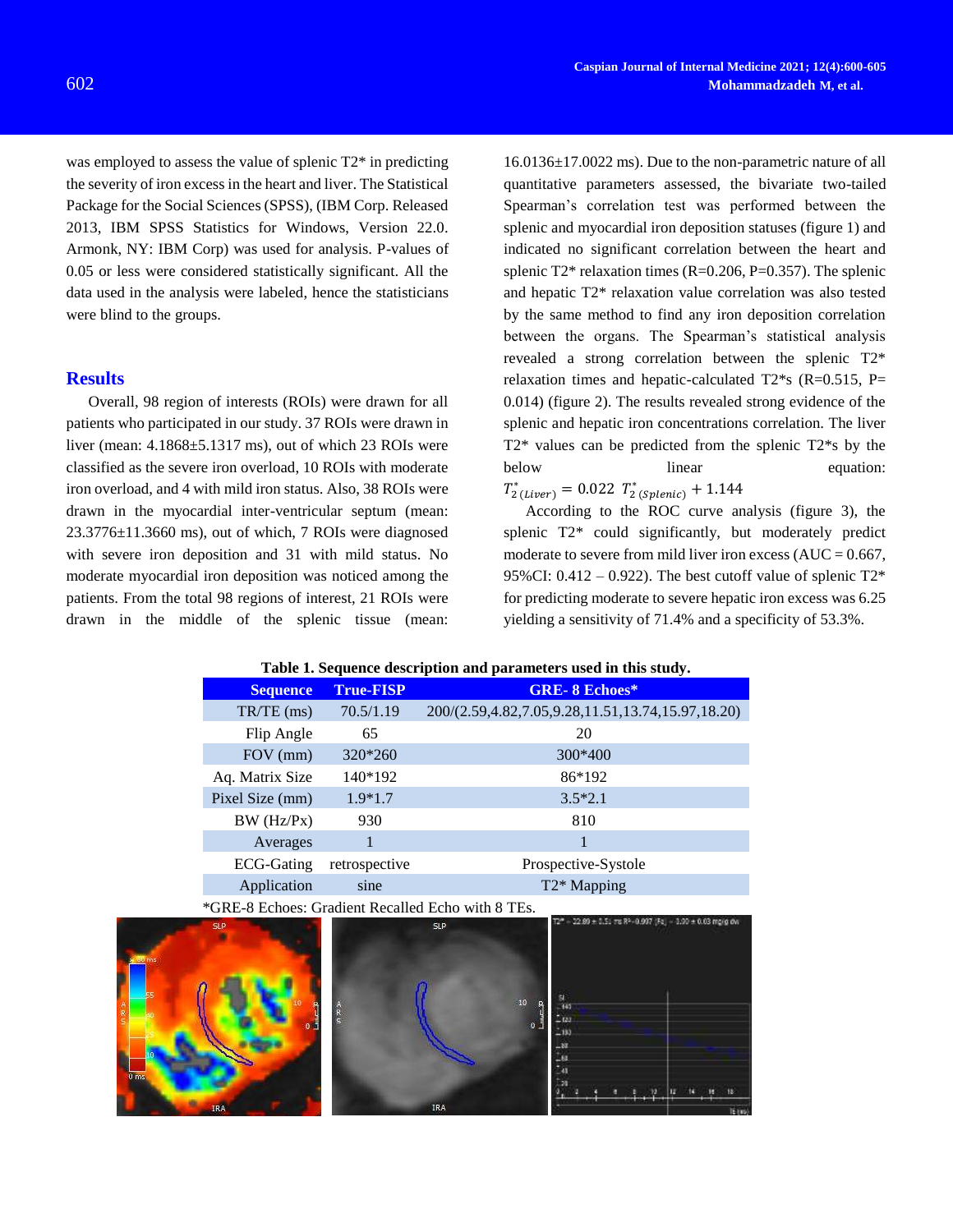**Fig (1). The patient with major beta thalassemia myocardial signal decay curve shows no significant iron deposition in heart (T2\* = 22.89 +/- 0.997).** 



**Fig (2). The same patient in figure 1 As it can be noticed from the hepatic and splenic signal decay curves, There is a significant correlation between the mentioned tissues iron overload (blue: splenic T2\* decay curve with the value of 6.02 +/- 0.06, orange: hepatic T2\* decay curve with the value of 1.12 +/- 0.09). Despite of a strong hepato-splenic iron deposition correlation, there is no significant relationship with cardiac iron overload (in Fig 1).**



**Figure 3: The area under the ROC curve to determine the value of splenic T2\* for predicting moderate to severe from mild liver Iron excess**

#### **Discussion**

Decreasing signal intensity of the spleen assessed by T2\* MRI is a common finding in patients with beta-thalassemia frequently due to iron deposition within the reticuloendothelial cells in this organ (17, 18). This parameter can also be applied to determine candidates for blood cell transfusion. However, the association between splenic siderosis and iron overload in other vital organs such as heart and liver remain unclear. In this regard, even in some patients with normal splenic signal intensity, hypointense liver was revealed (19, 20). It seems that iron sourced from red blood

cells can accumulate in the reticuloendothelial cells of the liver, spleen, and myocardium due to high oxygen demands of such organs [21]; however, some disagreements between loads of iron in these three organs should be scientifically explained. The present study could well show a strong and direct association between iron overload assessed by T2\* values in liver and spleen revealing high value of assessing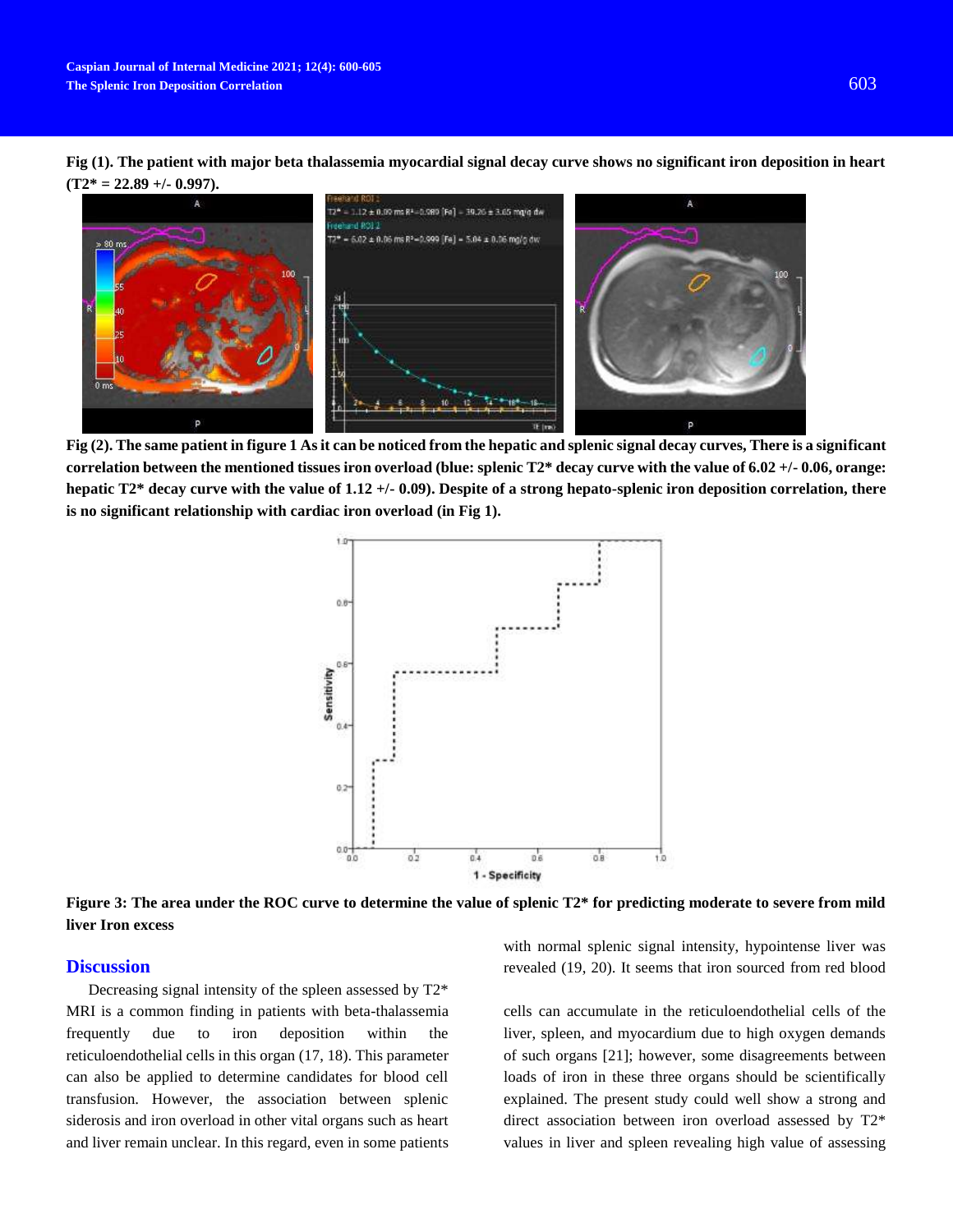splenic iron overload to predict liver iron over-excess, however, such association was not found between splenic iron overload and iron deposition in myocardium. A few studies assessed such associations. In a study by Papakonstantinou et al. in 2009 (16), and similar to our study, hepatic R2 values correlated with splenic but not with myocardial R2 values. In a study by Brewer et al. in 2009 (22), the strong association was found between splenic and liver iron level only in those sickle cell disease patients but not in thalassemia major group. In another study by Idilman et al. in 2016 (23), the liver  $R2^*$ was only associated with pancreas R2\* and renal cortex R2\*, but not with spleen R2\*. Despite this fact that high iron deposit is found in the reticuloendothelial cells in spleen, some earlier studies could show that iron deposited in the reticuloendothelial cells of the spleen is rapidly removed and redistributed throughout the body leading ultimately low splenic content of iron in thalassemia (24). Thus, iron deposited in the spleen may be an indicative for hepatic iron excess, but not in all disease subgroups. In other words, the baseline characteristics of the patients may affect such association.

MRI plays a pivotal role in planning the beta-thalassemia major treatment strategy. The hepatic biopsy is the gold standard method to measure the iron deposition density; however, as an invasive method, it has limitations for repeated assessment. Hence, MR relaxometry could be a suitable tool for patients' annual assessment. There were numerous studies evaluating the role of MRI and its accuracy in in-vivo iron measurements by the use of T1, T2, and T2\* relaxometry methods. By recent investigations, it has been proven that the T2\* relaxation time was the most robust phenomenon by the iron deposition density. In the recent years, many studies have been done on the hepatic and myocardial iron deposition density and kinetics by the use of T2\* relaxometry, but few were done on spleen and the endocrine system. In this study, we assessed the linear/curvilinear relationship between the splenic and hepatic/myocardial T2\* relaxation times, to find the similarities of iron deposition mechanisms and acquire a robust relationship between the splenic iron content and its quantitative T2\* values based on the previous studies. Our study demonstrated a significant linear correlation between the splenic and hepatic T2\* relaxation times, probably indicative of the same iron deposition mechanism, and made us available to write a linear model that would predict the deposited iron density in spleen by the use of the magnetic resonance T2\* values.

**Ethical considerations:** The protocol of the study was approved by the Ehics Committee of Iran University of Medical Sciences with the number of IR.IUMS.REC.1396.9211282015. Design and objectives of the study were explained to the parents and written informed consent was obtained from those who were willing to participate in the study and they were ensured that their information will be kept confidential and analyzed anonymously. All the ethical considerations of Helsinki declaration were met throughout the study.

### **Acknowledgments**

None

**Funding:** No funding source was applicable for this research. Thus, there is no financial relationship with the organization that sponsored this research and we have full control of all the primary data and they are available for review upon request. **Conflict of interest:** There is no conflict of interest regarding the manuscript.

### **References**

- 1. Taher AT, Weatherall DJ, Cappellini MD. Thalassaemia. [Lancet](https://www.ncbi.nlm.nih.gov/pubmed/28774421) 2018 13; 391: 155-67.
- 2. Camaschella C, Nai A, Silvestri L. Iron [metabolism](https://www.ncbi.nlm.nih.gov/pubmed/31949017)  and iron [disorders revisited in the](https://www.ncbi.nlm.nih.gov/pubmed/31949017) hepcidin era. Haematologica 2020; 105: 260-72.
- 3. Leecharoenkiat K, Lithanatudom P, Sornjai W, Smith DR. Iron dysregulation in [beta-thalassemia.](https://www.ncbi.nlm.nih.gov/pubmed/27890361) Asian Pac J Trop Med 2016; 9: 1035-43.
- 4. Motta I, Mancarella M, Marcon A, Vicenzi M, Cappellini MD. [Management of age-associated medical](https://www.ncbi.nlm.nih.gov/pubmed/31661637)  [complications in patients with β-thalassemia.](https://www.ncbi.nlm.nih.gov/pubmed/31661637) Expert Rev Hematol 2020; 13: 85-94.
- 5. Paul A, Thomson VS, Refat M, et al[. Cardiac involvement](https://www.ncbi.nlm.nih.gov/pubmed/31002266)  in [beta-thalassaemia: current treatment strategies.](https://www.ncbi.nlm.nih.gov/pubmed/31002266) Postgrad Med 2019; 131: 261-7.
- 6. Bordbar M, Bozorgi H, Saki F, et al. [Prevalence](https://www.ncbi.nlm.nih.gov/pubmed/31228105)  of endocrine [disorders and their associated factors in](https://www.ncbi.nlm.nih.gov/pubmed/31228105)  [transfusion dependent](https://www.ncbi.nlm.nih.gov/pubmed/31228105) thalassemia patients: a historical [cohort study in Southern Iran.](https://www.ncbi.nlm.nih.gov/pubmed/31228105) J Endocrinol Invest 2019; 42: 1467-76.
- 7. Ghosh K, Ghosh K. Iron chelators [or therapeutic](https://www.ncbi.nlm.nih.gov/pubmed/30665999)  modulators of iron [overload: Are we anywhere near ideal](https://www.ncbi.nlm.nih.gov/pubmed/30665999)  [one?](https://www.ncbi.nlm.nih.gov/pubmed/30665999) Indian J Med Res 2018; 148: 369-72.